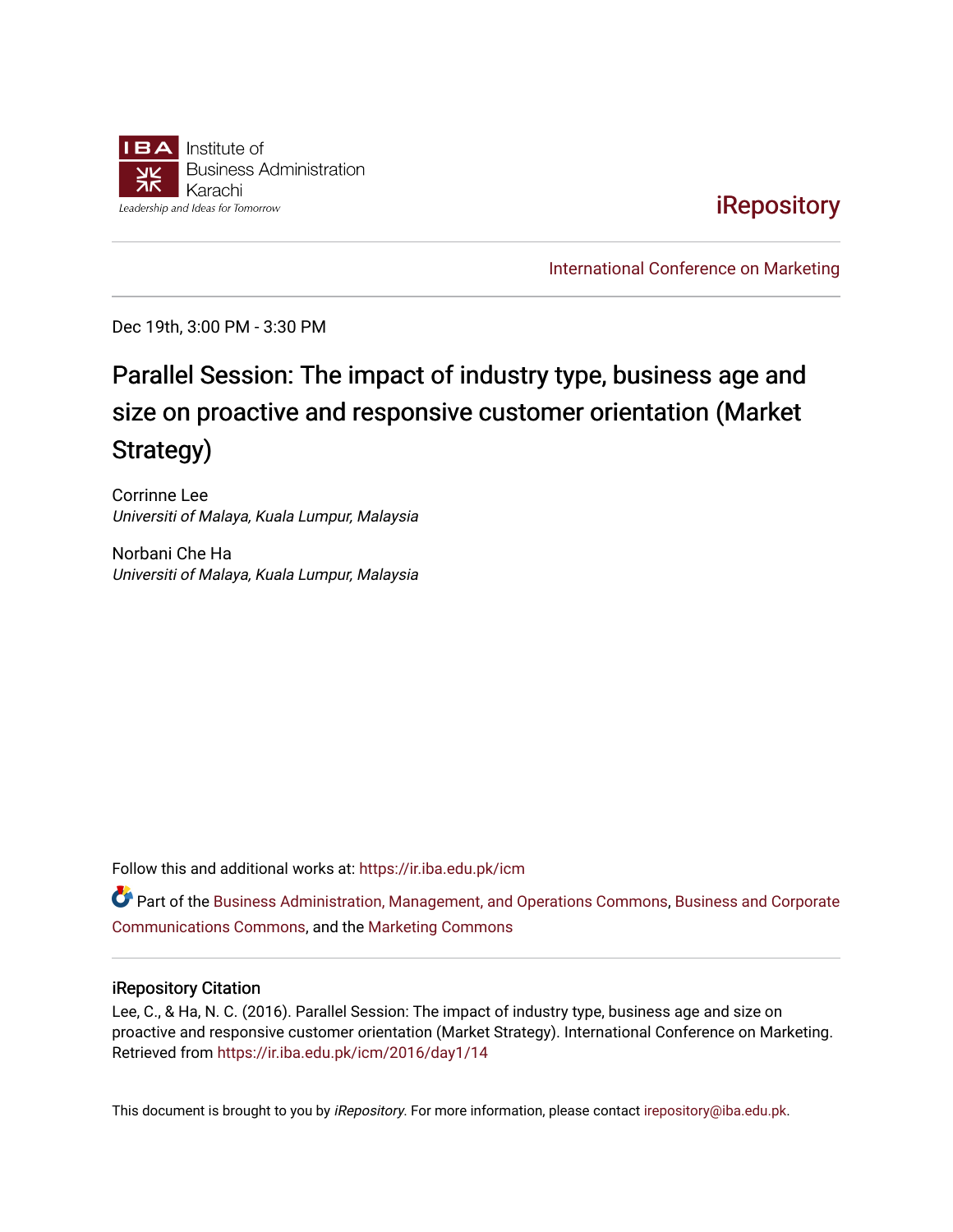# **The Impact of Industry Type, Business Age and Business Size on Proactive and Responsive Customer Orientation**

Lee, Corrinne<sup>1</sup>; Che Ha, Norbani<sup>1</sup>

<sup>1</sup>Faculty of Business and Accountancy, Universiti of Malaya, 50603 Kuala Lumpur, Malaysia corr\_lee@hotmail.com; [norbanicheha@um.edu.my](mailto:norbanicheha@um.edu.my)

*Abstract: This study investigates on proactive customer orientation andresponsive customer orientation among business units operating in the technology, information, communication and entertainment (TICE) industry of Malaysia. The impact of the demographic factors of these business units on proactive and responsive customer orientation is examined. The results revealed that the business unit size has statistically significant impact on the variables of interest. The difference in t he business unit size based number of employees has an influence on*  both the proactive and responsive constructs. In contrast, the difference in the *business unit size based on the amount of annual sales turnover only influencesthe proactive constructs. There was also a pattern business units with higher annual sales turnover tend to have lower means for responsive and proactive customer orientation, and vice versa. The specific industry type and business unit age had no effect on proactive customer orientation nor responsive customer orientation.*

*Keywords: proactive customer orientation, responsive customer orientation, ANOVA*

# **1. INTRODUCTION**

It is not uncommon to observe that businesses are having difficulty keeping up with the rapid and frequent changing customer needs and wants in today's business environment. One of the strategies which businesses could use to address their continual changing customers' needs is customer orientation.

There are two parts to customer orientation; namely proactive and responsive customer orientation. Responsive customer orientation addresses the customers' expressed needs, and proactive customer orientation addresses latent and future needs (Narver, Slater, & MacLachlan, 2004). Past literature has identified that proactive and responsive customer orientations demonstrate a robust effect in creating superior customer value and other positive business outcomes (Blocker, Flint, Myers, & Slater, 2011; Herhausen, 2011; Narver et al., 2004).

Given the importance of possessing both proactive and responsive customer orientation, the purpose of this study is to investigate on the proactive and responsive customer orientation of Malaysian service businesses operating in the technology, information, communication and entertainment (TICE) industry. The aim is to identify whether the specific business industry type, business unit age, and the business unit size based the number of employees and sales turnover affect the practice of this strategy.

Though still an emerging economy, the Malaysia market is identified as competitive via the 2016 World Competitiveness Scoreboard (IMD, 2016). This study ranked Malaysia at the 19th spot out of the 59 nations, through analysing how they manage their resources and competencies. In view that customer orientation had shown much success in gaining competitive advantage across various markets, the significance of its practice in Malaysian businesses is imperative to enhance these businesses' competitiveness.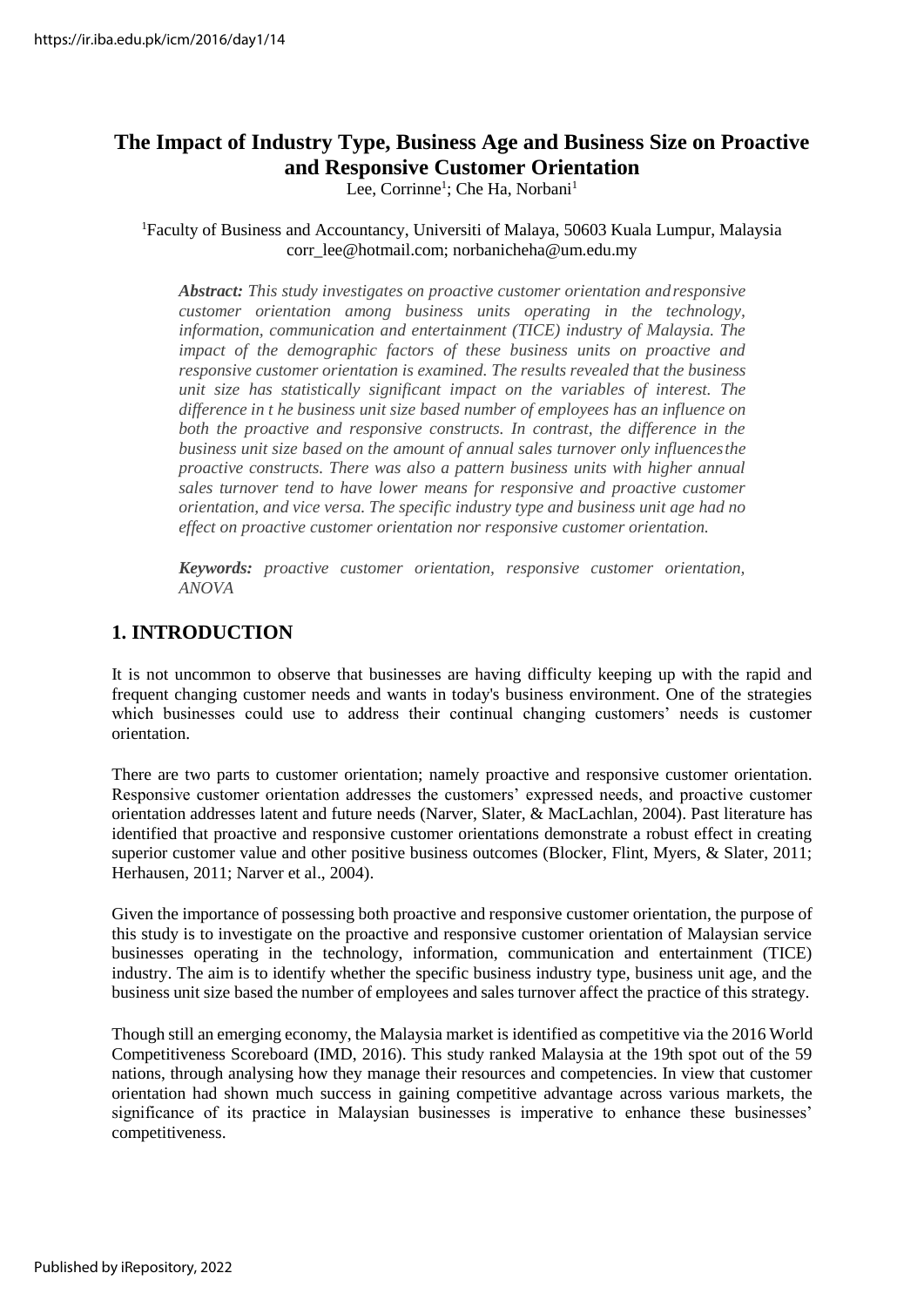The TICE industry falls under the services for its type of economic activity. The service sector is a catalyst for the country's growth with a recorded continuous expansion of 5.1 percent in the first quarter of 2016, while the national's growth was recorded at 4.2 percent (Department of Statistic, 2016b). The TICE industry generated a total of RM 99.8 billion of gross income for the country in 2014 (Department of Statistic, 2016a).

This industry has also been linked to the bottom of pyramid via eRezeki, a government initiated project. The project, which was launched in 2015, is able to provide better human capital while providing income to the bottom 40 percent of the income pyramid or otherwise known as B40 (NST, 2014). A set of Digital -xsCapability Programmes was designed to train and match 400,000 empowered B40 members with micro tasks from domestic and foreign sources, and facilitating them on earning an average additional annual income of RM 6,000. With the significance of the TICE industry, it is interesting to study in the proactive and responsive customer orientation in thisindustry.

This research contributes to the body of knowledge in several different ways. Firstly, the majority of the research on the focal interest originate from developed countries, i.e. the United States of America and United Kingdom (Galbreath & Galvin, 2008; Kamboj & Rahman, 2015). Not a lot of knowledge is known about the customer orientation in a developing and emergent economy like Malaysia. Zhou, Brown, Dev and Agarwal (2007) found that customer orientations are differently utilised in developed versus developing economies. In developed economies, customer orientation has higher prominence due to better local business conditions, higher levels of resource availability, and highly demanding customers (Zhou & Li, 2010). Nonetheless, Saeed, Yousafzai, Paladino, and De Luca (2015) pointed out that the dynamic and unstable marketplace conditions are reasons to increase the business capabilities such as customer orientation for better market knowledge. Therefore, this research will provide an insight in this economic context where the local business conditions and resources availability are less superior (Radas & Božić, 2009). Secondly, the comparison of specific business industry type is examined. Surprising, there are not many research of this nature as most researchers compare between manufacturing and service industry (Che-Ha et al., 2014; Q. Wang, Zhao, & Voss, 2016) and business-to-business and business-to-consumer (Gounaris & Avlonitis, 2001). Thirdly, this study provides knowledge of the business unit characteristics that encourage greater implementation of proactive customer orientation and responsive customer orientation.

This paper started by putting forward the background of the research problem and the purpose of the study. The next section will be discussing on the previous studies of proactive and responsive customer orientation, and how the business industry, business age and business size, affect this strategy. This is followed by the examination of the methods used for data collection and analysis in this study. The subsequent section will be discussing on results and findings. Finally, the paper concludes with the implication of this study, together with its limitation and suggestion for future research.

# **2. Literature Review**

#### **2.1. Proactive and Responsive Customer Orientation**

The customer orientation is grounded in the resource-based view (RBV) theory. It has also been well documented that customer orientations lead to competitive advantage for businesses. Previous studies have positively linked customer orientation to customer value (Blocker et al., 2011; Herhausen, 2011), sales growth and ROI (Appiah-Adu & Singh, 1998).

While extensive studies have been done in the more develop and affluent market, there are a few studies which have been carried out in developing or emerging markets such as China and India. These studies too showed that the practice of customer orientation also led to positive business outcomes (Andotra & Gupta, 2016; Mei, 2012; G. Wang, Dou, Zhu, & Zhou, 2015). It should also be noted that customer orientation has lower prominence in developing countries due to lower local business conditions,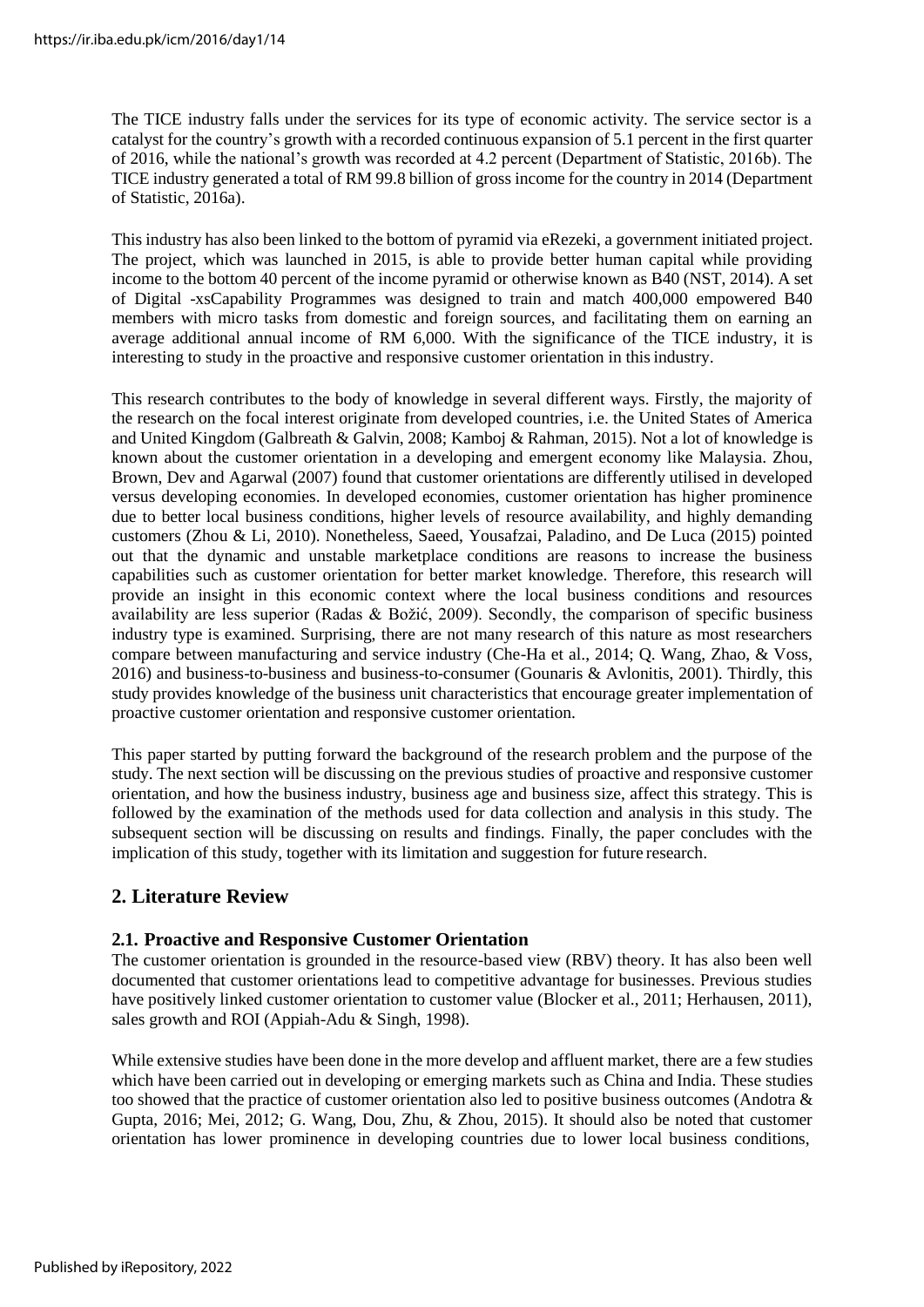resource availability and customer demands. Aside from that, two studies conducted in these markets have also found that customer orientation has also been linked to practices in the bottom of the pyramid (BOP) (Chikweche, 2013; Jebarajakirthy, Thaichon, & Yoganathan, 2015).

Customer orientation is defined as the sufficient understanding of a firm's target consumer in order to continuously create superior value for them (Narver and Slater, 1990). Further research had then ledto the creation of the two dimensions of customer orientation; responsive customer orientation and proactive customer orientation (Narver et al., 2004).

The responsive customer orientation refers to the service provider's responsiveness to customers' expressed needs (Narver et al., 2004). The customers are conscious of these needs and request that the firms work towards fulfilling these needs. Nonetheless, responsive customer orientation fails to address the firms' the latent and future needs of their customers. The customers did not articulate these needs, or may not even be aware of these needs (Slater and Narver, 1998).

Proactive customer orientation, on the other hand, refers to the ability to continually probe for customers' latent needs and future needs (Blocker et al., 2011). Previous studies have identified that the importance of having proactive customer orientation (Blocker et al., 2011; Herhausen, 2011; Narver et al., 2004).

It is also crucial to understand that proactive and responsive customer orientation are not on two different ends of a scale, but instead, they are two separate dimensions (Ketchen et al., 2007). Hence, it is not conflicting for businesses to be proactive customer oriented and responsive customer oriented at the same time. Studies have found that the interaction of proactive and responsive customer orientation will create superior customer value and positive product or service development (Blocker et al., 2011; Herhausen, 2011; Narver et al., 2004).

### **2.2. External and Internal Factors**

Many studies have been conducted to identify the factors that affect a business strategy. These factors could be broadly categorised into external and internal factors (Galbreath & Galvin, 2008; Takata, 2016).

The industry type is an external factor that affects its business strategy. The industry that a business is operating in determines the nature of its competitive environment (Dale Stoel & Muhanna, 2009). As affirmed by Barney (1991), business resources are only valuable when they exploit opportunities or neutralised threats in the contextual environment. Previous studies have shown the industry type as a contextual determinant for marketing strategy (Kamboj & Rahman, 2015; Wei, Samiee, & Lee, 2014). Therefore, this study would like to examine how the industry type affects the business units' proactive customer orientation and responsive customer orientation.

An internal factor that is found to have an effect on business strategy is the age of business. The number of years since the business had been established gives an indication of its experience. This is because skills tend to evolve over time, as they reflect the combined effects of passive learning-by-doing (Ethiraj, Kale, Krishnan, & Singh, 2005; Ismail, Al Shaiekh, & Al Ziadat, 2009).

There is also some evidence in the literature indicating the business size influences its business strategy. Business size is found to be a significant control for responsive and proactive customer orientation (Coltman, Devinney, Midgley, & Venaikd, 2008). In research, business size is often indicated by the number of employees or sales turnover (Morgan, Vorhies, & Mason, 2009).

The practices of proactive and responsive customer orientation are expected to differ with the number of employees. This is because more employees are often viewed as having better service quality in a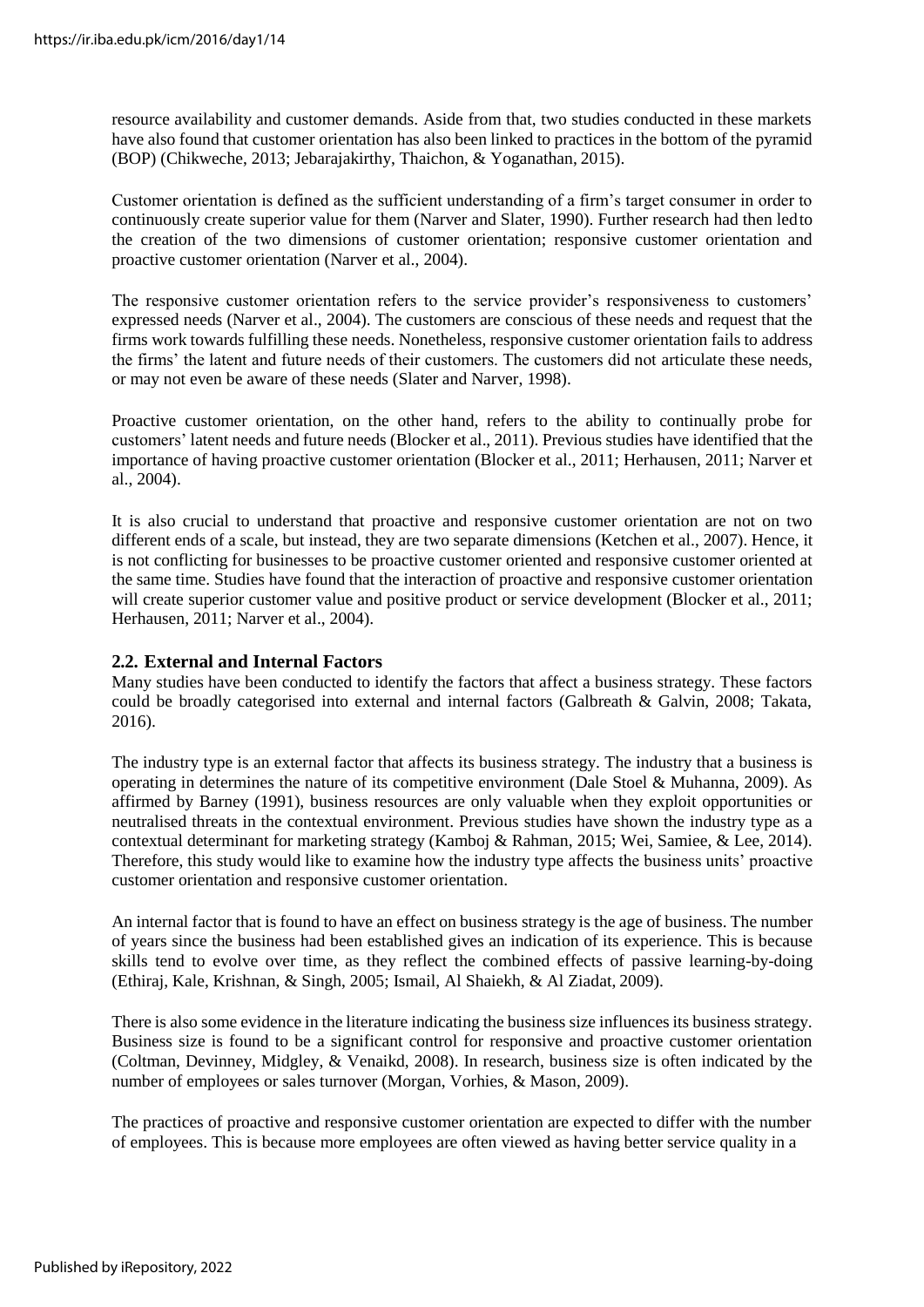service environment (Zhou, Brown, & Dev, 2009). Nonetheless, some studies argue that businesses with fewer employees are more nimble (Mason, 2010). In spite of this, some scholars have also exclaimed that when the number of employees is too small, they could be overworked (Ethiraj et al., 2005). On the other hand, when the number of employees is too large, it could create coordination problems (Ibid).

The sales turnover is also an indication of the business economies of scale. Larger businesses with higher sales turnover may have the resources to invest in refining their strategy (Leal-Rodríguez, Eldridge, Roldán, Leal-Millán, & Ortega-Gutiérrez, 2015). However, smaller businesses may also have an advantage over larger businesses with greater flexibility and independence from institutional bureaucratic leading to short lead time for decision making (Leal-Rodríguez et al., 2015).

Given the past studies on how the external and internal factors influence business strategy configurations, it would be interesting for this study to examine how the industry type, business age, business size based on the number of employee and sales turnover influences the practice of proactive and responsive customer orientation.

# **3. Research Methods**

The unit of analysis for this study is the business units (or the entire firm, if no specialisation into different business units exists) from the technology, information, communication and entertainment (TICE) industry. The sample for the study was obtained from the TICE business industry listed in Matrade's Malaysia Services Directory and Media Planning Guide Book 2014, as well as from relevant industry conferences. From the distributed 3421 questionnaires, there was a total of 529 usable responses. The response rate was 15.4 percent, and this response rate is consistent with those reported in strategic orientation surveys (Lu & Ramamurthy, 2011; Zhen & Nakata, 2007).

The key informants were from the managing level in the business units. A total of 54.5 percent were from the senior management, while the remainders were from the middle management and were the specialist in their respective business units.

The data collection for this study is via self-administrated questionnaires. A hybrid approach of paperbased and online-based surveys is used for questionnaire distribution to encourage a higher response rate. The paper-based and online-based questionnaires were pre-tested with several academicians and business unit directors from the different TICE industry type. The overall feedback regarding the instrument was favourable, and suggestions were taken into account to further refine the instrument to better suit the Malaysian business context.

For the paper-based method, the questionnaire booklets were sent to the potential respondents via post, hand delivered or distributed at the conferences. The URL address of the internet survey was displayed on the cover questionnaire booklets to provide the respondents with the choice answering the survey online or via the booklet. The survey was returned via the designated URL, self-addressed envelope, facsimile, email, hand collection by the researchers or via drop box at the conferences.

#### **3.1. Measures**

This study adapted the proactive and responsive customer orientation scale developed by Blocker et al. (2011). The scale had six items for each construct. There were measured on a seven-point Likert scale with  $1 =$  "Strongly disagree" and  $7 =$  "Strongly agree".

For the industry type, the TICE industry was subdivided into four industries; (1) telecommunication, (2) information technology, (3) advertising, public relation and other marketing communication services, and (4) media and entertainment.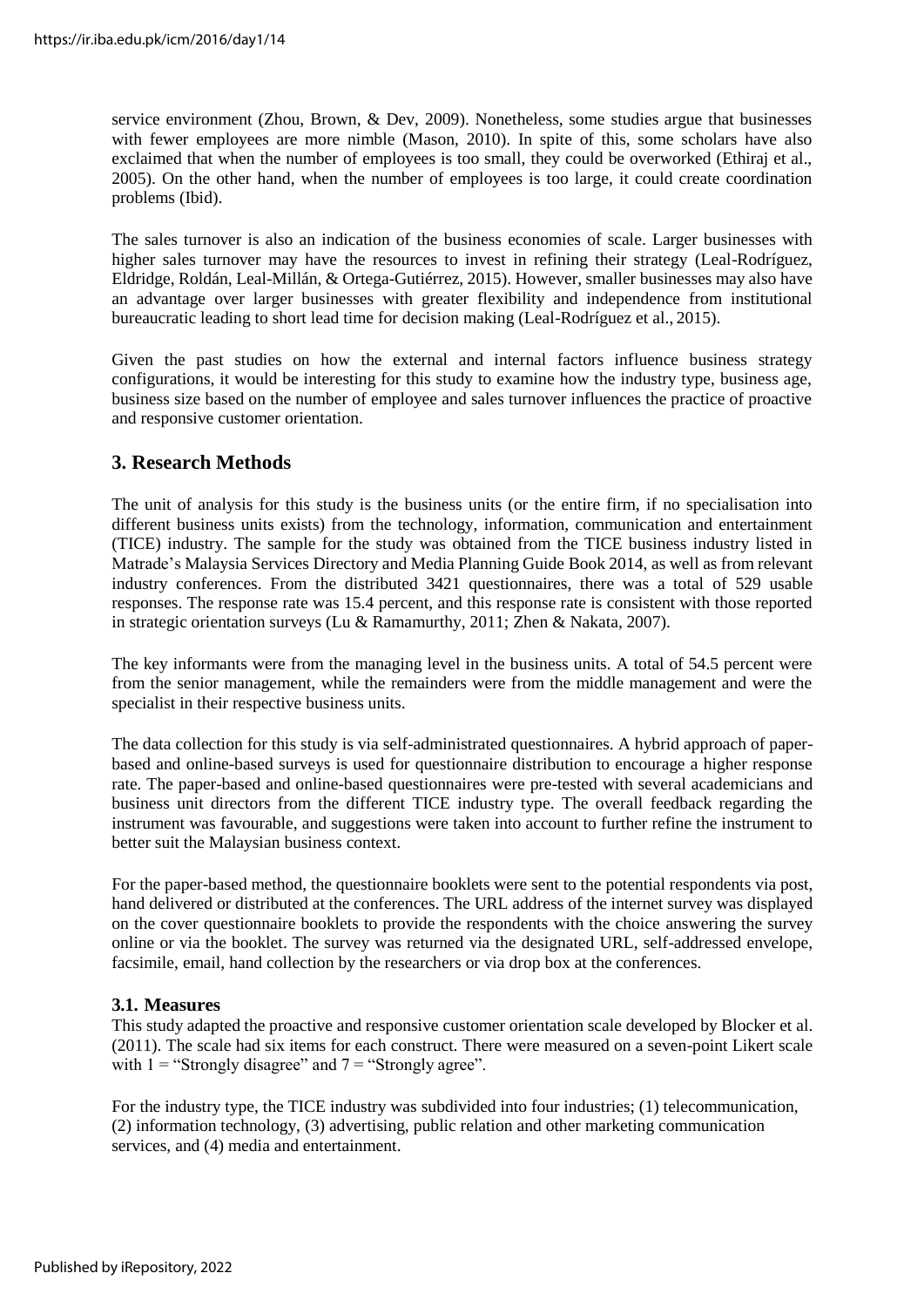The business unit size was classified according to guidelines provided by SME Corporation Malaysia, based on the number of full-time employees and sales turnover for the service sector. According to this classification; business units with a sales turnover of less than RM 300,000 or less than 5 employees are grouped as micro; those with a sales turnover of RM 300,000 to less than RM3 million or between 5 to 30 employees are small; those with a sales turnover of RM 3 million to less than RM 20 million or between 30 to 75 employees are medium; and those a sales turnover of more than RM 20 million or more than 75 employees are large.

The business unit age was determined based on the year that the business unit was established. Similar to Ismail et al., (2009), this study will be grouping the age into; (1) less than 10 years, (2) 10-20 years, and (3) above 20 years.

The SPSS v21.0 was used as the analysis software. The data were examined via descriptive statistics, independent t-test, reliability analysis, and ANOVA. A test on non-response bias showed no significant differences between the first and last 25 percent respondents of this study (Liu, Ke, Wei, & Hua, 2013) for both the proactive customer orientation and responsive customer orientation constructs.

# **4. Result and Discussion**

#### **4.1. Respondent Profile**

#### **Table 1. Profile of Business Units**

| Categories                                                                | Percent |
|---------------------------------------------------------------------------|---------|
| Industry Type:                                                            |         |
| Telecommunication                                                         | 10.6    |
| <b>Information Technology</b>                                             | 31.4    |
| Advertising, Public Relations, and Other Marketing Communication Services | 36.3    |
| Media and Entertainment                                                   | 21.7    |
|                                                                           |         |
| Years in Operations:                                                      |         |
| Less than 10 years                                                        | 37.1    |
| 11 to 20 years                                                            | 39.3    |
| $21 + years$                                                              | 24.6    |
|                                                                           |         |
| No. of Employees:                                                         |         |
| Less than 5 employees                                                     | 32.8    |
| 5 to 29 employees                                                         | 44.3    |
| 30 to 75 employees                                                        | 14.5    |
| More than 75 employees                                                    | 8.4     |
|                                                                           |         |
| <b>Annual Sales Turnover:</b>                                             |         |
| Less than RM 300,000                                                      | 11.1    |
| RM 300,000 - RM 3 Million                                                 | 31.7    |
| RM 3 Million - RM 20 Million                                              | 33.6    |
| More than RM 20 Million                                                   | 23.7    |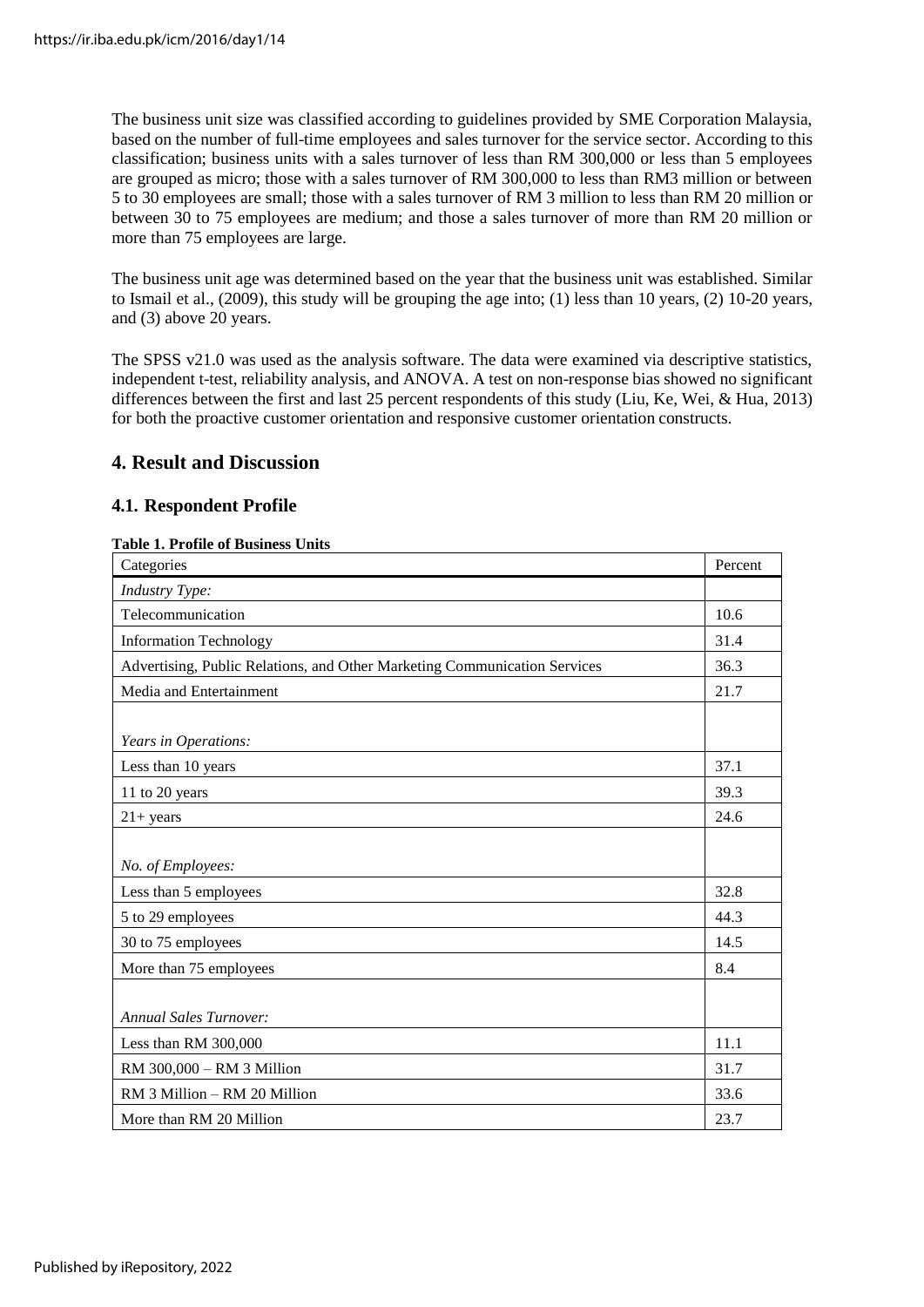Table 1 presents the profile of the responded business units. It shows that 11 percent of the participating business units were from the telecommunication industry, 31 percent from information technology industry, 36 percent from marketing communication services, and 22 percent from entertainment and media industry

25 percent of the business units have been in operation for more than 20 years. Those business units which have been in operation for more than 10 years but less than 20 years accounted 39 percent. The remaining 37 percent were those which have been in operation for less than 10 years.

Most of the business units (44 percent) have 5 to 29 full-time employees. This is followed by those with less than 5 employees with 33 percent, and those with 30 to 75 employees with 15 percent. Business units with 75 employees or more account for the remaining 8 percent.

It was also found that 43 percent of the business unit had an annual sales turnover of less than RM 3 million. About one-third of the respondents (34 percent) were those with sales turnover between RM 3 million to RM 20 million. The last group which accounted for 24 percent were those with a sales turnover of more than RM 20 million.

#### **4.2. Reliability, Descriptive and Factor Analysis**

The proactive and responsive customer orientation constructs were analysed using reliability, mean, standard deviation and factor analysis.

|                                         | Factor  | Cronbach's | Composite   | Average Variance |
|-----------------------------------------|---------|------------|-------------|------------------|
| Item                                    |         |            |             |                  |
|                                         | Loading | Alpha      | Reliability | Extracted        |
| <b>Proactive Customer Orientation:</b>  |         |            |             |                  |
| PCO <sub>3</sub>                        | 0.737   | 0.763      | 0.835       | 0.459            |
| PCO <sub>4</sub>                        | 0.691   |            |             |                  |
| PCO <sub>6</sub>                        | 0.669   |            |             |                  |
| PCO <sub>2</sub>                        | 0.661   |            |             |                  |
| PCO <sub>5</sub>                        | 0.657   |            |             |                  |
| PCO1                                    | 0.644   |            |             |                  |
|                                         |         |            |             |                  |
| <b>Responsive Customer Orientation:</b> |         |            |             |                  |
| RCO <sub>3</sub>                        | 0.711   | 0.762      | 0.835       | 0.459            |
| RCO1                                    | 0.708   |            |             |                  |
| RCO <sub>2</sub>                        | 0.704   |            |             |                  |
| RCO <sub>6</sub>                        | 0.700   |            |             |                  |
| RCO <sub>5</sub>                        | 0.667   |            |             |                  |
| RCO <sub>4</sub>                        | 0.561   |            |             |                  |
|                                         |         |            |             |                  |

**Table 2: Factor Loading, Cronbach's Alpha, Composite Reliability and Average Variance Extracted Scores**

The items were segregated into their respective factors for proactive customer orientation and responsive customer orientation according to the literature for the results of the factor analysis. As presented in Table 2, all the factor loadings were above the recommended threshold of 0.5 (Hair, 2010).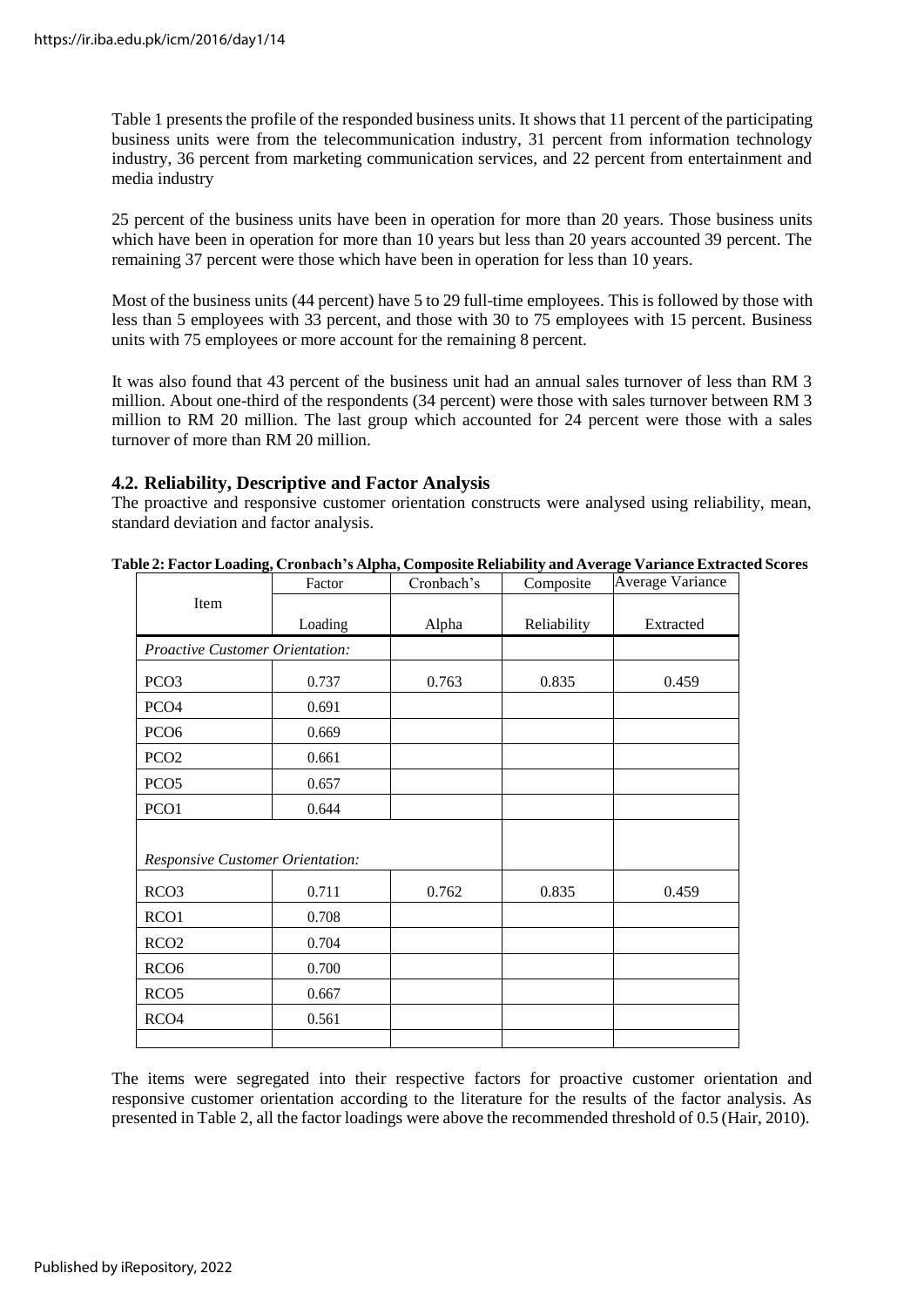The Cronbach's Alpha for proactive customer orientation and responsive customer orientation are 0.763 and 0.762 respectively. Both figures are acceptable as they are above the 0.70 thresholds (Hair, 2010). There was also a high level of inter-item consistency among the item within each construct. The average variance extracted (AVE) for proactive customer orientation and responsive customer orientationwere both 0.459. Although they are marginally below the 0.5 threshold, these figures are accompanied by the composite reliability, which is well above the minimum threshold of 0.7. Maholtra (2010) state that AVE is a more conservative measure compared to composite reliability and composite reliability alone is adequate for convergent validity albeit more than 50 percent of the variance is due to error.

The mean and standard deviation for responsive customer orientation are  $M=5.24$ , SD=0.72, while proactive customer orientation are  $M = 5.29$ ,  $SD = 0.73$ . The means were above the midpoint of the sevenpoint scale in the study, indicating the emphasis of the business units in satisfying their customer needs.

# **4.3. ANOVA**

A one-way between-group analysis of variance (ANOVA) was conducted to explore the impact of industry type on the level of proactive and responsive customer orientation. The results, as displayed in Table 3 did not show any statistical significant differences among the industry type for both proactive customer orientation (F=1. 243, p>0.05) and responsive customer orientation (F=1. 790, p>0.05). This result is consistent with the study performed by Lew and Sinkovics (2013), which also showed the insignificant effect of industry type on the business capabilities.

Table 4 shows that business units which are less than 10 years old were found to have the highest mean for both proactive customer orientation  $(M=5.40)$  and responsive customer orientation  $(M=5.29)$ . As the age of the business unit progresses, the mean decreases for both orientations. The businesses aged between 11 to 20 years old have a mean of 5.27 for both proactive and responsive customer orientation. The business age group with the lowest mean are those above 20 years. Nonetheless, the ANOVA results show that there were no statistical significant differences in business unit age on the level of proactive customer orientation ( $F=2.491$ ,  $p>0.05$ ) and responsive customer orientation ( $F=1.497$ , p>0.05). This result is inconsistent with the study performed by Ismail et al., (2009). On the other hand, there were also studies which showed the statistical insignificance of business age with customer orientation (Ong et al., 2015). These results of these studies are similar to the results of thisresearch.

|                                                                    | <b>Proactive Customer</b><br>Orientation |         |       | <b>Responsive Customer</b><br>Orientation |         |       |
|--------------------------------------------------------------------|------------------------------------------|---------|-------|-------------------------------------------|---------|-------|
| <b>Industry Type</b>                                               | Mean                                     | F-Ratio | P     | Mean                                      | F-Ratio | IP    |
| Telecommunication                                                  | 5.27                                     | 1.243   | 0.293 | 5.12                                      | 1.790   | 0.148 |
| <b>Information Technology</b>                                      | 5.21                                     |         |       | 5.19                                      |         |       |
| Advertising, PR & Other Marketing<br><b>Communication Services</b> | 5.37                                     |         |       | 5.24                                      |         |       |
| Media & Entertainment                                              | 5.32                                     |         |       | 5.33                                      |         |       |

| Table 3. ANOVA analysis for Proactive and Responsive Customer Orientation according to Industry Type |
|------------------------------------------------------------------------------------------------------|
|------------------------------------------------------------------------------------------------------|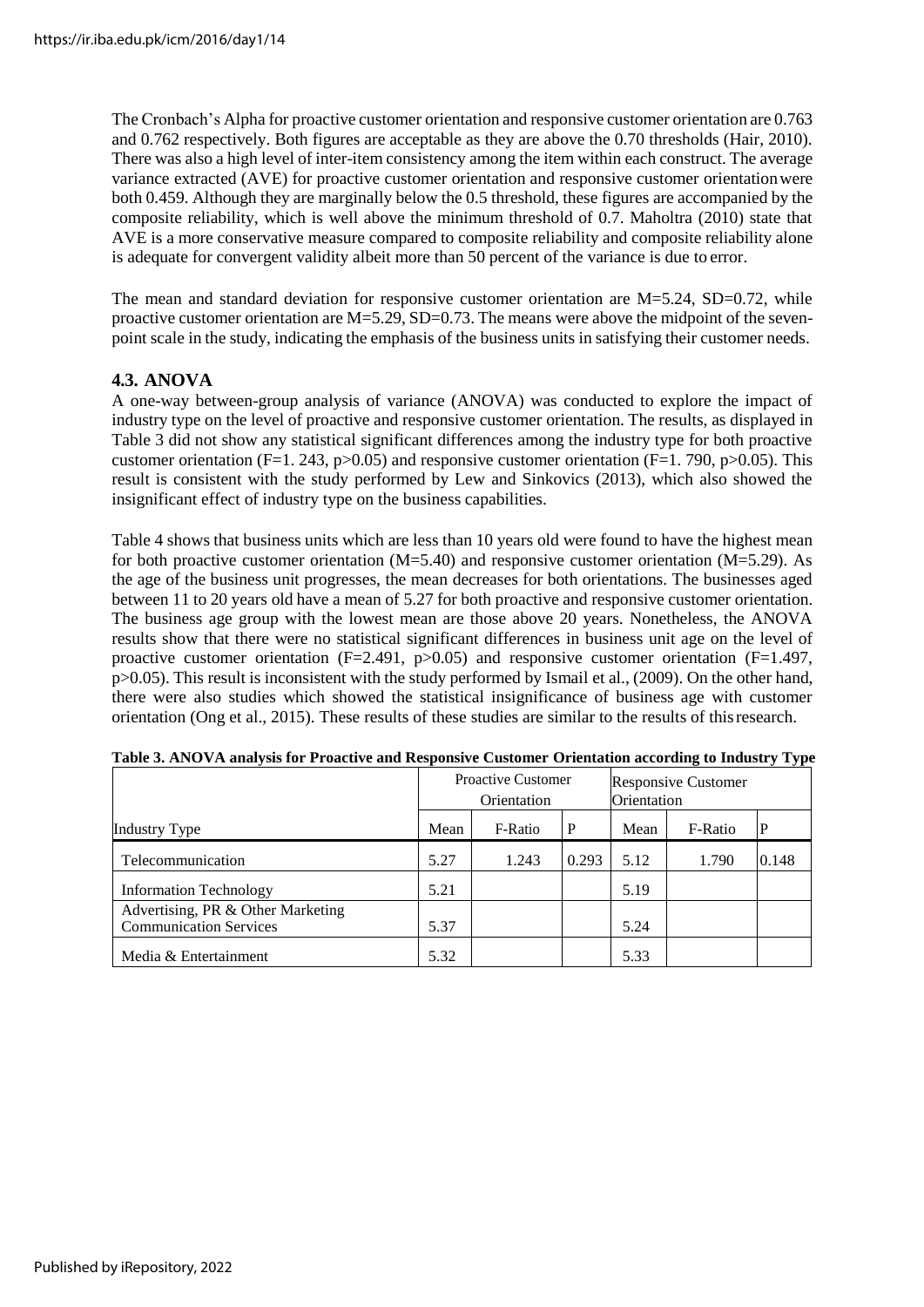|                    | <b>Proactive Customer Orientation</b> |         |       | <b>Responsive Customer Orientation</b> |         |       |
|--------------------|---------------------------------------|---------|-------|----------------------------------------|---------|-------|
| Business Unit Age  | Mean                                  | F-Ratio | P     | Mean                                   | F-Ratio |       |
| Less than 10 years | 5.40                                  | 2.491   | 0.084 | 5.29                                   | 1.497   | 0.225 |
| 11 to 20 years     | 5.27                                  |         |       | 5.27                                   |         |       |
| $21 + years$       | 5.23                                  |         |       | 5.15                                   |         |       |

*Table 4. ANOVA analysis for Proactive and Responsive Customer Orientation according to Business Unit Age*

The ANOVA analysis was also performed to assess the impact of a number of employees on proactive and responsive customer orientation. The results as presented in Table 5 show a statistically significant difference for the number of employees in proactive customer orientation ( $F=4.889$ ,  $p<0.05$ ). The results of post-hoc comparison using the Tukey HSD test as displayed in Table 6, indicate that proactive customer orientation mean score for business units with less than 5 employees (M=5.45, SD=0.75) were significantly higher than those with 5 to 29 employees ( $M=5.24$ ,  $SD=0.69$ ). The business units with less than 5 employees were also significantly higher than those business units with 30 to 75 employees  $(M=5.10, SD=0.75)$ .

**Table 5. ANOVA analysis for Proactive and Responsive Customer Orientation according to Number of Employees**

| No. of Employees       | <b>Proactive Customer</b><br>Orientation |         | <b>Responsive Customer</b><br>Orientation |      |         |       |
|------------------------|------------------------------------------|---------|-------------------------------------------|------|---------|-------|
|                        | Mean                                     | F-Ratio | P                                         | Mean | F-Ratio |       |
| Less than 5 employees  | 5.45                                     | 4.889   | 0.002                                     | 5.33 | 2.765   | 0.041 |
| 5 to 29 employees      | 5.24                                     |         |                                           | 5.18 |         |       |
| 30 to 75 employees     | 5.10                                     |         |                                           | 5.13 |         |       |
| More than 75 employees | 5.30                                     |         |                                           | 5.40 |         |       |
|                        |                                          |         |                                           |      |         |       |

The ANOVA results also indicate a statistically significant difference for the number of employees on responsive customer orientation ( $F=2.765$ ,  $p<0.05$ ). The responsive customer orientation mean score for business units with more than 75 employees were the highest with M=5.40, SD=0.80. This is followed by business units with less than 5 employees  $(M=5.33, SD=0.77)$ , those with 5 to 29 employees ( $M=5.18$ ,  $SD=0.67$ ), and lastly those with 30 to 75 employees ( $M=5.13$ ,  $SD=0.65$ ). As presented in Table 6, the post-hoc comparison using the Tukey HSD test did not statistically differ in the pairwise comparison between these groups. Although not common, this situation occurred because the statistical calculations for ANOVA and Tukey HSD are different.

The findings of this study are consistent with Becherer, Halstead, & Haynes (2001), Lähdevuori (2014), which found that the number of employees has an impact on customer orientation. Overall, the number of employees in a business unit has an impact on their level of proactive and responsive customer orientation. Business units with fewer than 5 employees are more proactive customer oriented compared to those with 5 to 75 employees.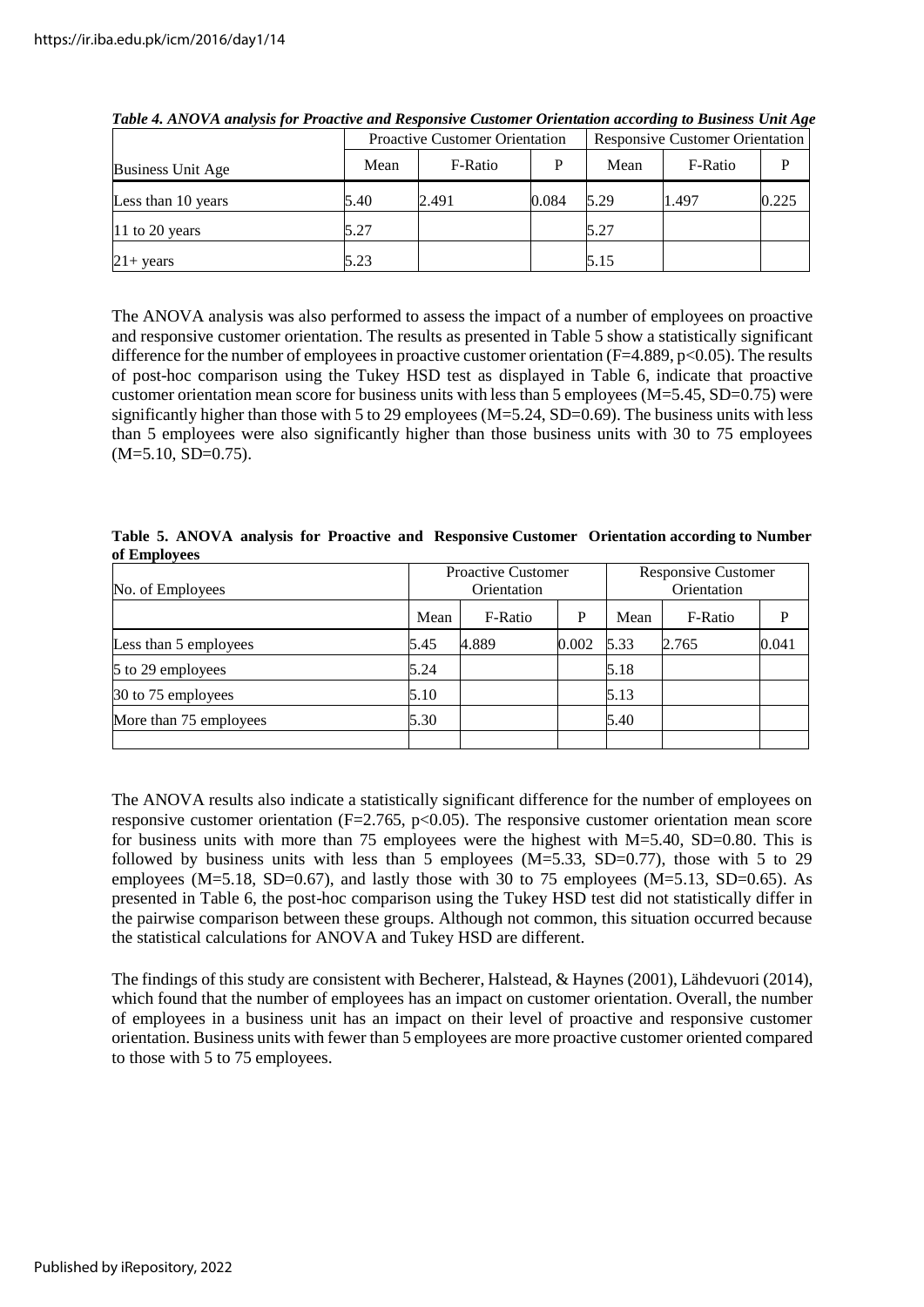| Variable and Comparison Group           |                        | Post-hoc P-value |
|-----------------------------------------|------------------------|------------------|
| Proactive Customer Orientation:         |                        |                  |
| Less than 5 employees                   | 5 to 29 employees      | $0.020*$         |
|                                         | 30 to 75 employees     | $0.002*$         |
|                                         | More than 75 employees | 0.588            |
| 5 to 29 employees                       | Less than 5 employees  | $0.020*$         |
|                                         | 30 to 75 employees     | 0.480            |
|                                         | More than 75 employees | 0.964            |
| 30 to 75 employees                      | Less than 5 employees  | $0.002*$         |
|                                         | 5 to 29 employees      | 0.480            |
|                                         | More than 75 employees | 0.493            |
| More than 75 employees                  | Less than 5 employees  | 0.588            |
|                                         | 5 to 29 employees      | 0.964            |
|                                         | 30 to 75 employees     | 0.493            |
| <b>Responsive Customer Orientation:</b> |                        |                  |
| Less than 5 employees                   | 5 to 29 employees      | 0.153            |
|                                         | 30 to 75 employees     | 0.175            |
|                                         | More than 75 employees | 0.953            |
| 5 to 29 employees                       | Less than 5 employees  | 0.153            |
|                                         | 30 to 75 employees     | 0.953            |
|                                         | More than 75 employees | 0.261            |
| 30 to 75 employees                      | Less than 5 employees  | 0.175            |
|                                         | 5 to 29 employees      | 0.953            |
|                                         | More than 75 employees | 0.207            |
| More than 75 employees                  | Less than 5 employees  | 0.953            |
|                                         | 5 to 29 employees      | 0.261            |
|                                         | 30 to 75 employees     | 0.207            |

# **Table 6. Post-hoc comparison using Tukey HSD analysis for "Number of Employees" groups**

| Table 7. ANOVA analysis for Proactive and Responsive Customer Orientation according to the Business |  |
|-----------------------------------------------------------------------------------------------------|--|
| Units' Annual Sales Turnover                                                                        |  |

|                              |      | Proactive Customer Orientation Responsive Customer Orientation |       |      |         |       |
|------------------------------|------|----------------------------------------------------------------|-------|------|---------|-------|
| Annual Sales Turnover        | Mean | F-Ratio                                                        | P     | Mean | F-Ratio |       |
| Less than RM $300,000$       | 5.29 | 3.292                                                          | 0.020 | 5.30 | 0.718   | 0.541 |
| RM 300,000 - RM 3 Million    | 5.40 |                                                                |       | 5.29 |         |       |
| RM 3 Million – RM 20 Million | 5.31 |                                                                |       | 5.22 |         |       |
| More than RM 20 Million      | 5.13 |                                                                |       | 5.18 |         |       |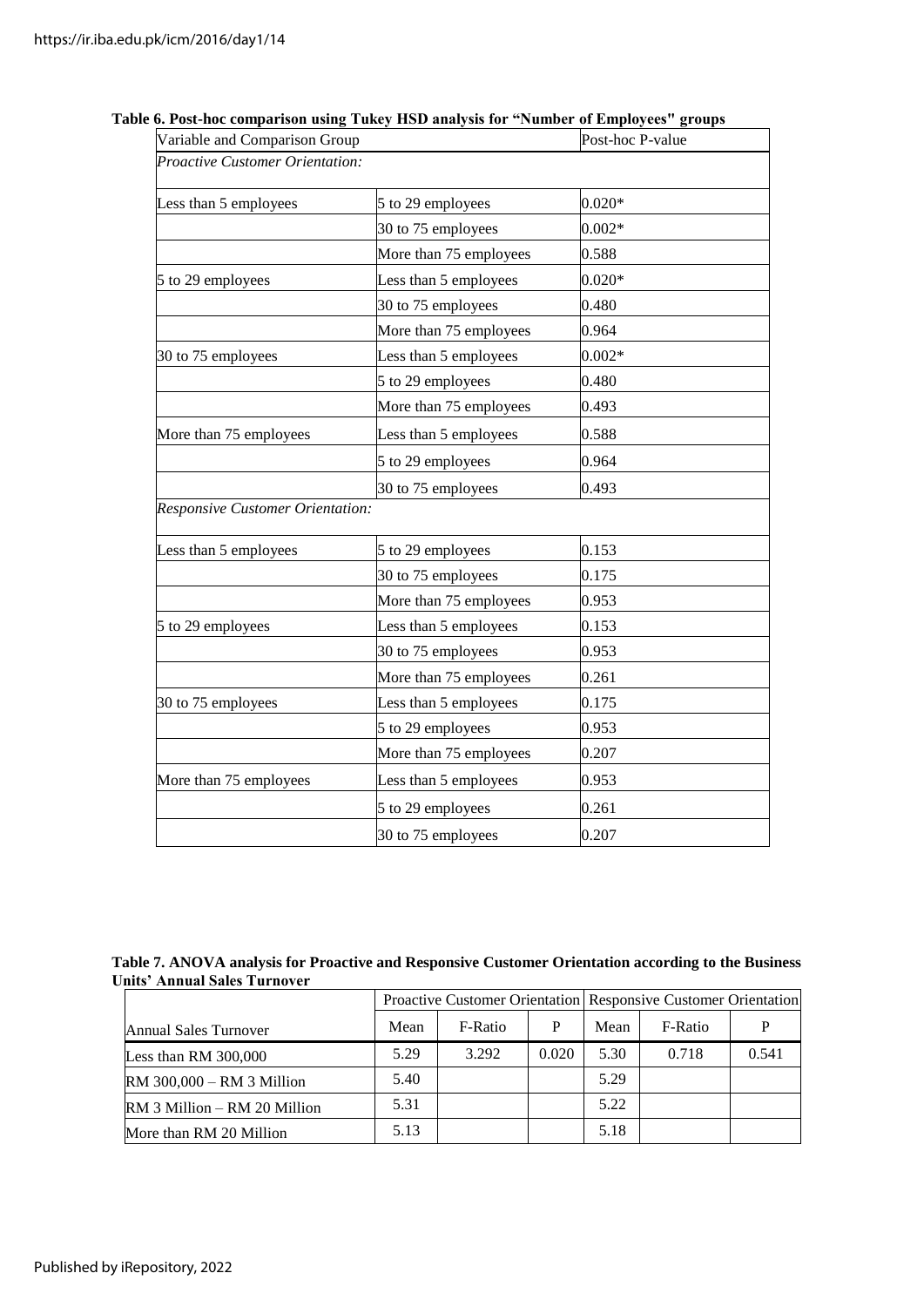Table 7 shows the results of the ANOVA analysis performed to test the impact of different annual sales turnover on proactive and responsive customer orientation. The impact of the different sales turnover on responsive customer orientation was not statistically significant (F=0.718, p>0.05). Nonetheless, the impact on proactive customer orientation was statistically significant ( $F=3.292$ ,  $p<0.05$ ). Post-hoc comparison using the Tukey HSD test indicates that proactive customer orientation mean score for business units with annual sales turnover of RM 300,000 to RM 3 million  $(M=5.40, SD=0.69)$  was higher than those business units with annual sales turnover of more than RM 20 million (M=5.13, SD=0.76). The post-hoc comparison results are presented in Table 8. The findings of this study are consistent with Becherer et al., (2001) and Lähdevuori (2014), which found that annual sales turnover have an impact on customer orientation.

| Table 8. Post-hoc comparison using Tukey HSD analysis for "Business Units' Annual Sales Turnover " |  |
|----------------------------------------------------------------------------------------------------|--|
| groups                                                                                             |  |

| Variable and Comparison Group          |                              | Post-hoc P-value |
|----------------------------------------|------------------------------|------------------|
| <b>Proactive Customer Orientation:</b> |                              |                  |
| Less than RM $300,000$                 | RM 300,000 - RM 3 Million    | 0.769            |
|                                        | RM 3 Million – RM 20 Million | 0.998            |
|                                        | More than RM 20 Million      | 0.499            |
| RM 300,000 – RM 3 Million              | Less than RM $300,000$       | 0.769            |
|                                        | RM 3 Million – RM 20 Million | 0.673            |
|                                        | More than RM 20 Million      | $0.010*$         |
| RM 3 Million – RM 20 Million           | Less than RM $300,000$       | 0.998            |
|                                        | RM 300,000 – RM 3 Million    | 0.673            |
|                                        | More than RM 20 Million      | 0.149            |
| More than RM 20 Million                | Less than RM $300,000$       | 0.499            |
|                                        | RM 300,000 – RM 3 Million    | $0.010*$         |
|                                        | RM 3 Million – RM 20 Million | 0.149            |

From the four ANOVA analysis above, the results found no significant effects on the impact of proactive and responsive customer orientation with industry type and business unit age. There were also no significant detected for the impact of responsive customer orientation on business unit size according to the annual sales turnover. The results' non-significant effect for most of the results in this study indicates that the business units place great importance in practising customer orientations regardless of their external and internal factors.

The insignificant effect of industry type on the business units' capabilities is consistent with the study performed by Lew and Sinkovics (2013). According to the authors, this result implies the importance of possessing these capabilities irrespective of the industry type. Moreover, the statically insignificant results could also be attributed to the fact that all the investigated business units in this research belong to the service sector. The customer contact is often greater in a service environment as opposed to manufacturing or trading (Ong et al., 2015).

This study also revealed the statistical insignificance of business age with customer orientation, and this result is consistent with the studies conducted by Ong et al., 2015, Becherer et al, 2001, and Weerakoon, 2013. The insignificant impact of business unit age and customer orientation indicate that business units unsuccessfully capitalised on their experience to have a more customer oriented culture (Ong et al.,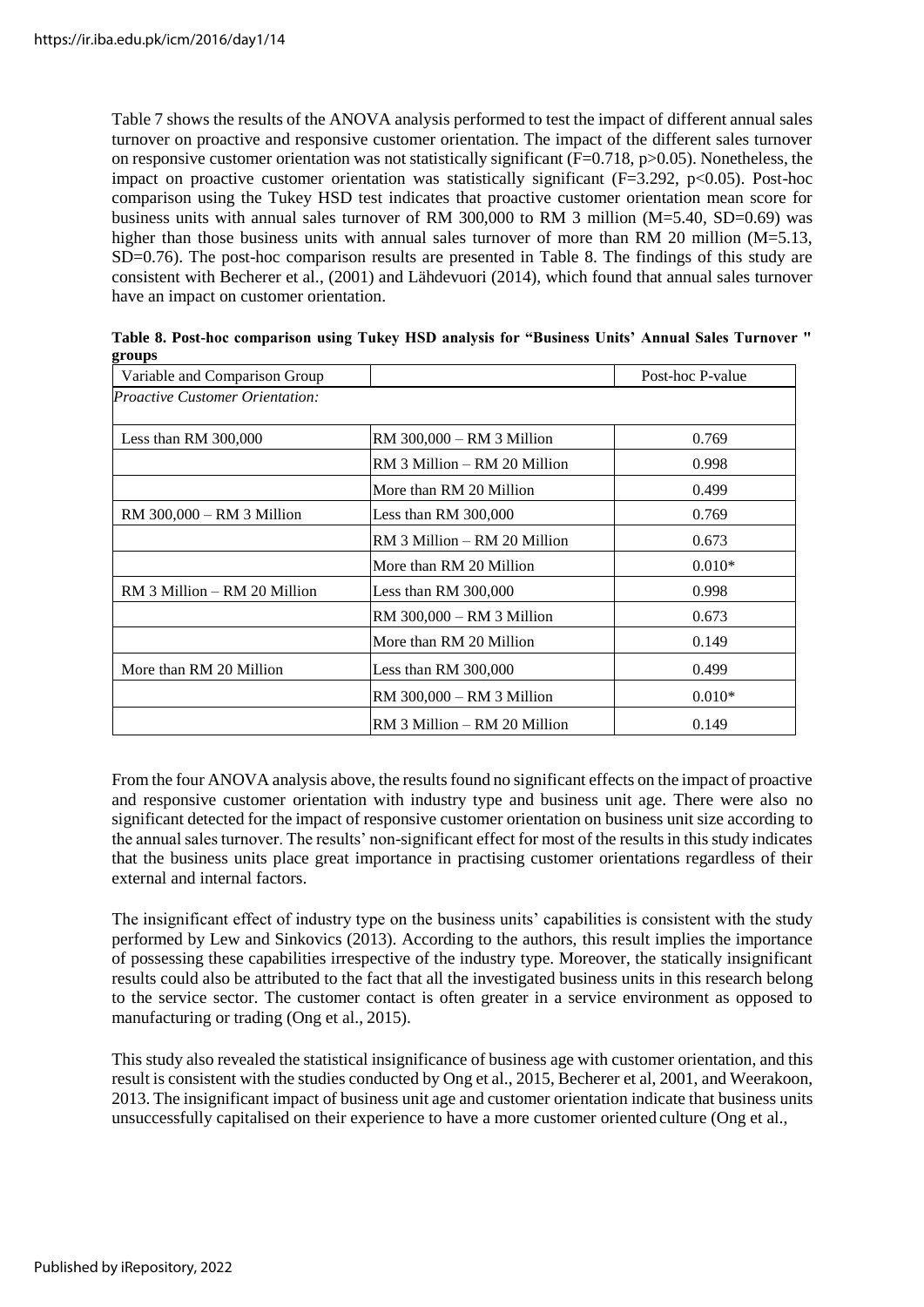2015). This is because older business units should theoretically be more experienced and have a greater practice of customer orientation (Ibid).

The impact of responsive customer orientation and business unit size according to the annual sales turnover was also found to be not significant. Nonetheless, the results suggested a pattern that business units with higher annual sales turnover tend to have lower means for responsive and proactive customer orientations, with proactive customer orientation being significant in the ANOVA analysis. As mentioned previously, annual sales turnover is a proxy for the size of the studied business units. While larger business units are often associated with more resources for developing strategies, it is also found that the larger size also comes with a cost of being rigid with internal bureaucracy (Leal-Rodríguez et al., 2015). A closer inspection of the specific questionnaire items which were significant were those that dealt with speed, versatility and relational. Empirical evidence has shown that smaller business fared better than larger business in these areas (Coviello, Brodie, & Munro, 2000; Leal-Rodríguez et al., 2015; Mason, 2010).

# **5. Conclusions**

The importance of satisfying the expressed and unexpressed needs via proactive and responsive customer orientation is revealed to be a crucial business strategy. This study found that the impact of proactive and responsive customer orientation for business units operating in the

TICE industry differ according to the business units' size based on the different number of employees and amount of annual sales turnover. The different number of full-time employees in a business unit has a significant influence on both the proactive and responsive constructs, while the different amount of annual sales turnover in a business unit had a significant influence the proactive constructs. There was no effect was found for specific industry type and business unit age. This study via its findings provides fundamental information to the business unit characteristics that support the greater implementation of proactive customer orientation and responsive customer orientation in the business.

Large and small business sizes both have their advantages and disadvantages. Nonetheless, the effect of business unit size on customer orientation revealed that micro-sized business is not at a disadvantage when it comes to practice this construct as a strategy. A key finding in this study is the clear pattern of larger business units with lower means for responsive and proactive customer orientations, and smaller business units with higher means for responsive and proactive customer orientation. This is because the simpler structure of smaller business provides an advantage over larger businesses for greater flexibility and nimbleness (Coviello et al, 2000; Leal-Rodríguez et al., 2015; Mason, 2010). These advantages facilitate better implementation of responsive and proactive customer orientation.

The results also reveal that the industry type and the age of the business unit are not a barrier to possessing proactive and responsive customer orientations. The importance of practising responsive and proactive customer orientation regardless of the subindustry of TICE is indicated in this study. This is because these service environment demand for a high level of customer contact (Ong et al., 2015), and customer orientation will assist businesses to understand these served and unserved customers. The insignificant impact of business unit age and customer orientation suggested that the studied business units need to learn to capitalise on their experience to have a more customer oriented culture.

The findings of this study are interpreted with several limitations. The study was performed using ANOVA and Tukey HSD to identify the relationship between the variables. Future research could look into other statistical analysis to identify the relationship between these variables.

The generalisation of this study's findings is limited to the telecommunication, information, communication and entertainment industry. Hence, future research could include other industries in the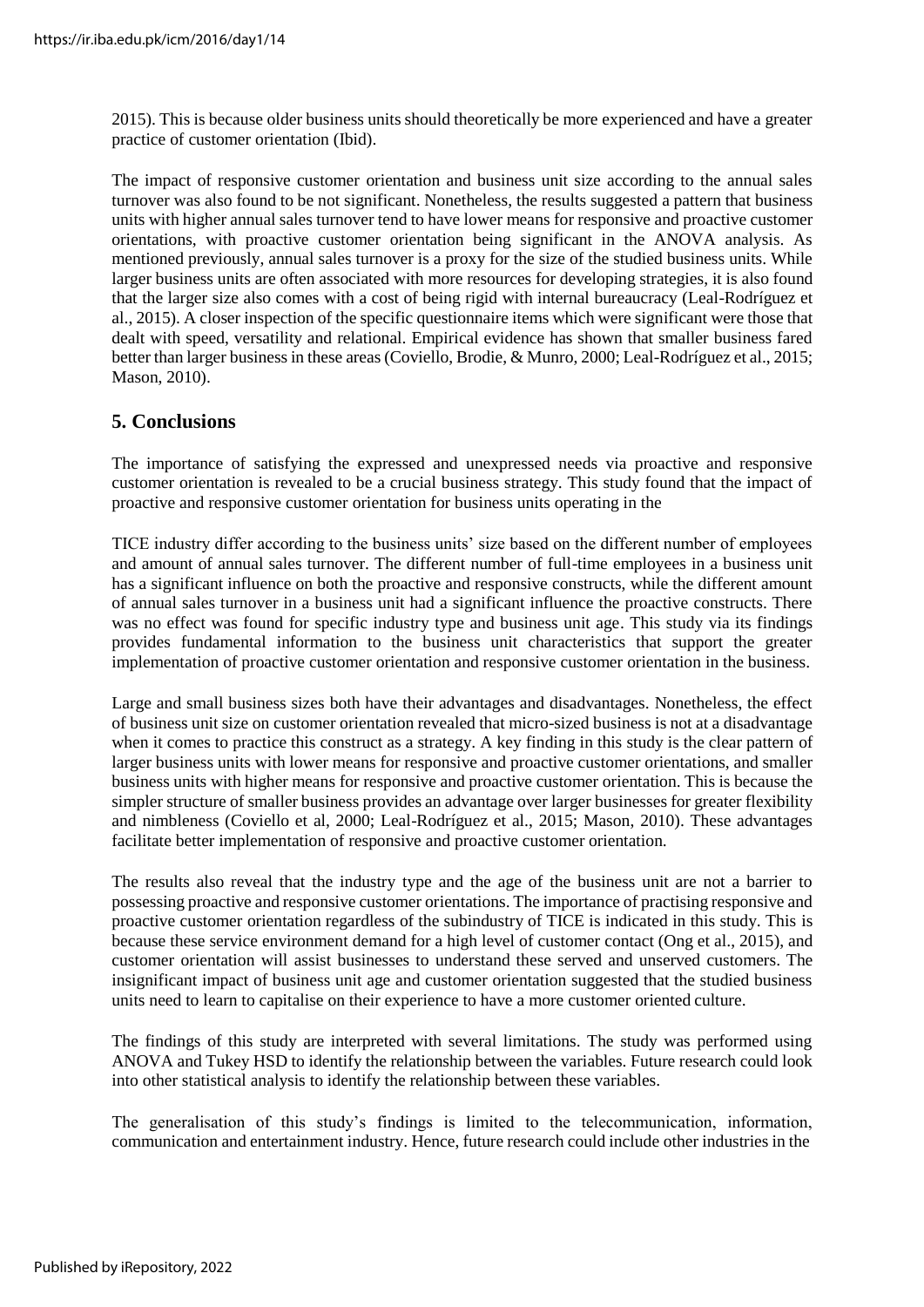service sector in view of the valuable role of proactive and responsive customer orientation in this sector.

This study is also limited to only the chosen variables. The relationship of proactive customer orientation and responsive customer orientation with another variable is not studied here. Future research could include antecedents such as organisational factors that influence the practice of proactive customer orientation. The possible factor could be versatility and nimbleness.

Future studies could also consider dependent variables of proactive and responsive customer orientation, such as indicators of performance outcomes. With a performance outcome, the optimal level of proactive and responsive customer orientation could also be examined.

#### **References**

- Andotra, N., & Gupta, R. (2016). "Impact of Environmental Turbulence on Market Orientation– Business Performance Relationship in SSIs". *Global Business Review*, 17(4), 806–820.
- Appiah-Adu, K., & Singh, S. (1998). "Customer Orientation and Performance: A Study of SMEs". *Management Decision*, 36(6), 385–394.
- Barney, J. (1991). "Firm Resources and Sustained Competitive Advantage". *Journal of Management*, 17(1), 99–120.
- Becherer, R. C., Halstead, D., & Haynes, P. (2001). "Marketing Orientation in SMEs: Effects of the Internal Environment". *Journal of Research in Marketing and Entrepreneurship*, 3(1), 1– 17.
- Blocker, C. P., Flint, D. J., Myers, M. B., & Slater, S. F. (2011). "Proactive Customer Orientation and its Role for Creating Customer Value in Global Markets". *Academy of Marketing Science. Journal*, 39(2), 216–233.
- Che-Ha, N., Mavondo, F. T., & Mohd-Said, S. (2014). "Performance or Learning Goal Orientation: Implications for Business Performance". *Journal of Business Research*, 67(1), 2811–2820.
- Chikweche, T. (2013). "Marketing at the bottom Of Pyramid: Market Attractiveness And Strategic Requirements". *Marketing Intelligence & Planning*, 31(7), 764–787.
- Coltman, T., Devinney, T. M., Midgley, D. F., & Venaikd, S. (2008). "Formative versus Reflective Measurement Models - Two Applications of Errorneous Measurement". *Journal of Business Research*, 61(12), 1250-1262.
- Coviello, N. E., Brodie, R. J., & Munro, H. J. (2000). "An Investigation of Marketing Practice by Firm Size", *9026*(98), 523–545.
- Dale Stoel, M., & Muhanna, W. A. (2009). "IT Capabilities and Firm Performance: A Contingency Analysis of the Role of Industry and IT Capability Type". *Information & Management*, 46(3), 181–189.
- Department of Statistics, M. (2016a). *Services Statistics of Information and Communication* 2015. Putrajaya, Malaysia.

Department of Statistics, M. (2016b). *The Malaysian Economy in Brief*. Putrajaya, Malaysia.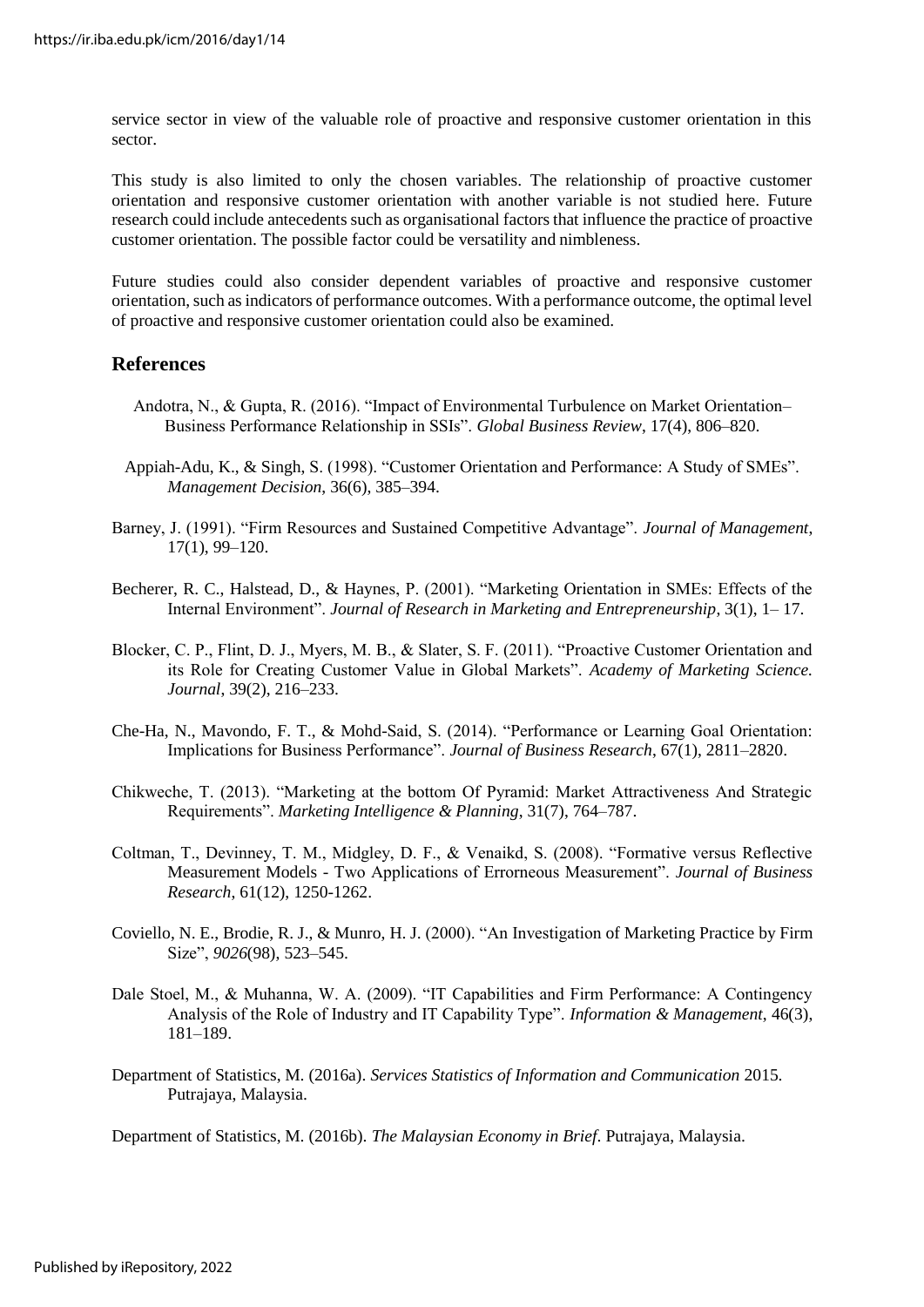- Ethiraj, S. K., Kale, P., Krishnan, M. S., & Singh, J. V. (2005). "Where Do Capabilities Come from and How Do They Matter? A Study in the Software Services Industry". *Strategic Management Journal*, 26(1), 25–45.
- Galbreath, J., & Galvin, P. (2008). "Firm Factors, Industry Structure and Performance Variation: New Empirical Evidence to a Classic Debate". *Journal of Business Research*, 61(2), 109–117.
- Gounaris, S. P., & Avlonitis, G. J. (2001). "Market Orientation Development: A Comparison of Industrial Vs Consumer Goods Companies". *Journal of Business & Industrial Marketing*, 16(5), 354–381.
- Hair, J. F. (2010). *Multivariate Data Analysis. Book*, Upper Saddle River, NJ: Prentice Hall.
- Herhausen, D. (2011). "Understanding Proactive Customer Orientation Construct Development and Managerial Implications". Wiesbaden, Germany: Springer Science & Business Media.
- IMD. (2016). "The 2016 IMD World Competitiveness Scoreboard". Retrieved from <http://www.imd.org/uupload/imd.website/wcc/scoreboard.pdf>
- Ismail, S., Al Shaiekh, M., & Al Ziadat, M. (2009). "Assessment of Marketing Orientation Concept in Jordanian Service Industry". *Journal of Social Science*, 5(3), 177–182.
- Jebarajakirthy, C., Thaichon, P., & Yoganathan, D. (2015). "Enhancing Corporate Social Responsibility Through Market Orientation Practices in Bottom of Pyramid Markets: With Special Reference to Microcredit Institutions". *Journal of Strategic Marketing*, 24(5) 1–20.
- Kamboj, S., & Rahman, Z. (2015). "Marketing Capabilities and Firm Performance: Literature Review and Future Research Agenda". *International Journal of Productivity and Performance Management*, 64(8), 1041-1067.
- Ketchen, D. J., Hult, G. T. M., & Slater, S. F. (2007). "Toward Greater Understanding of Market Orientation and the Resource-Based View". *Strategic Management Journal*, 28(9), 961–964.
- Lähdevuori, M. (2014). "Market Orientation in Finnish Pharmacies". Aalto University School.
- Leal-Rodríguez, A. L., Eldridge, S., Roldán, J. L., Leal-Millán, A. G., & Ortega-Gutiérrez, J. (2015). "Organizational Unlearning, Innovation Outcomes, and Performance: The Moderating Effect of Firm Size". *Journal of Business Research*, 68(4), 803–809.
- Lew, Y. K., & Sinkovics, R. R. (2013). "Crossing Borders and Industry Sectors: Behavioral Governance in Strategic Alliances and Product Innovation for Competitive Advantage". *Long Range Planning*, 46(1–2), 13–38.
- Liu, H., Ke, W., Wei, K. K., & Hua, Z. (2013). "The Impact of IT Capabilities on Firm Performance: The Mediating Roles Of Absorptive Capacity And Supply Chain Agility". *Decision Support Systems*, 54(3), 1452–1462.
- Lu, Y., & Ramamurthy, K. (2011). "Understanding the Link between Information Technology Capability and Organizational Agility: An Empirical Examination"*. MIS Quarterly*, 35(4), 931– 954.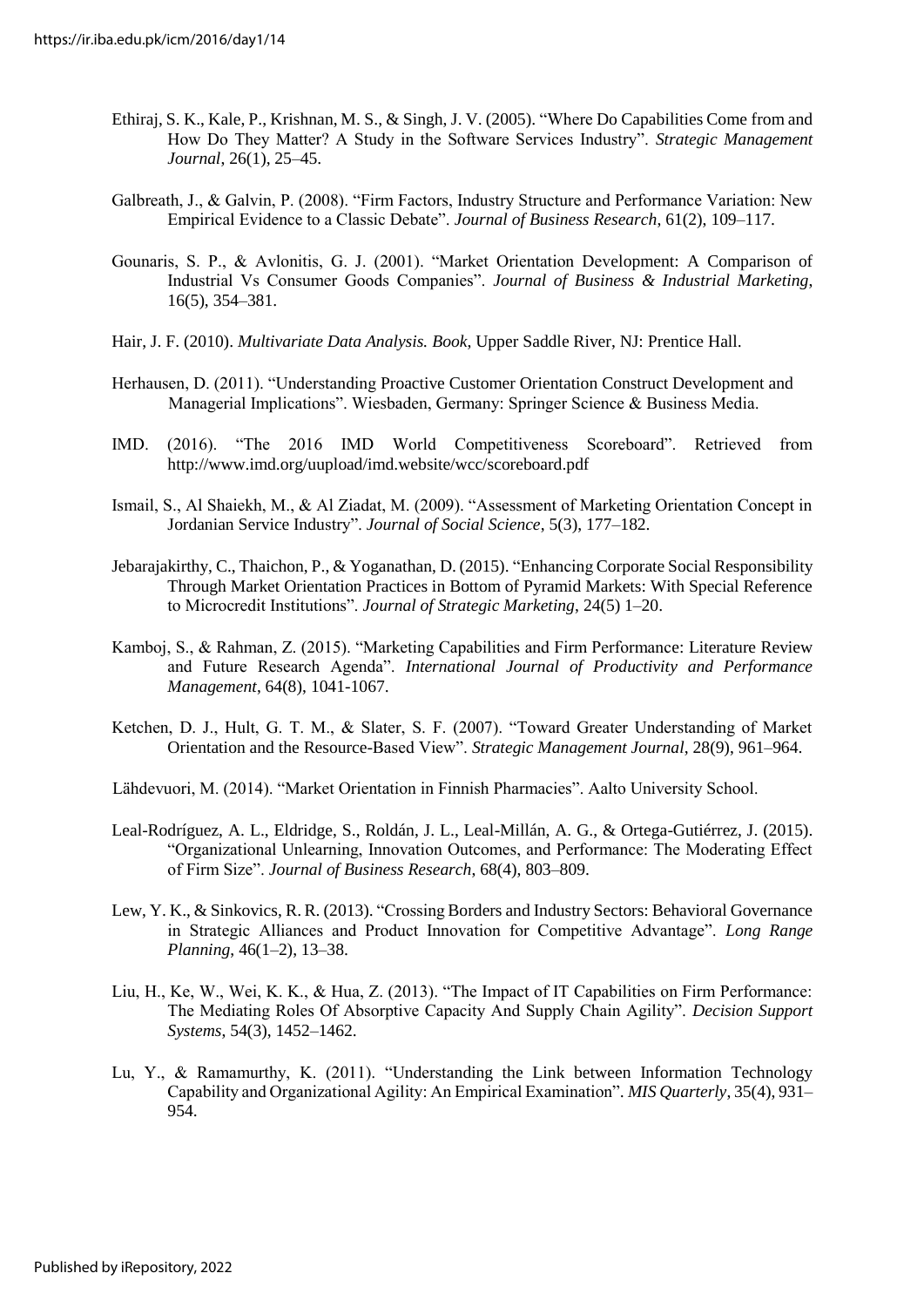- Malhotra, N. K. (2010). *Marketing Research: An Applied Orientation* (6th ed.). BOOK, Pearson Higher Education.
- Mason, A. J. (2010). "Inside the Black Box: Investigating Agility as a Dynamic Capability for Sustaining a Competitive Advantage within Consulting Firms", *Thesis*. Capella University, Ann Arbor. Retrieved from the state of  $\sim$ [http://search.proquest.com/docview/807420305?accountid=2893](http://search.proquest.com/docview/807420305?accountid=28930)  $\Omega$
- Mei, M. Q. (2012). "Customer Orientation and Organizational Responsiveness". In *The DRUID Academy Conference*, Cambridge, UK. CONF. Retrieved from Mei, M. Q. (2012). Customer Orientation and Organizational Responsiveness. In The DRUID Academy Conference, Cambridge, UK.
- Morgan, N. A., Vorhies, D. W., & Mason, C. H. (2009). "Market Orientation, Marketing Capabilities, and Firm Performance". *Strategic Management Journal*, 30(8), 909–920. Journal Article. Retrieved

Narver, J. C., & Slater, S. F. (1990). "The Effect of a Market Orientation on Business Profitability".

*The Journal of Marketing*, 20–35.

Narver, J. C., Slater, S. F., & MacLachlan, D. L. (2004). "Responsive and Proactive Market Orientation and New Product Success". *Journal of Product Innovation Management*, 21(5), 334–347.

NST. (2014, October 23). Najib : "eREZEKI project to connect Malaysians at Bottom 40pc of Income Pyramid". *News Strait Times*, pp. 170129–170131. Putrajaya. Retrieved from [http://www.nst.com.my/news/2015/09/najib-erezeki-project](http://www.nst.com.my/news/2015/09/najib-erezeki-project-connect-malaysians-bottom-)[connect-malaysians-bottom-](http://www.nst.com.my/news/2015/09/najib-erezeki-project-connect-malaysians-bottom-) 40pc-if-income-pyramid?d=1

- Ong, J. W., Yeap, P. F., & Ismail, H. (2015). "The Effects of Demographic Factors on Market Orientation", 5(2), 64– 73.
- Radas, S., & Božić, L. (2009). "The antecedents of SME Innovativeness in an Emerging Transition Economy". *Technovation*, 29(6–7), 438–450.
- Saeed, S., Yousafzai, S., Paladino, A., & De Luca, L. M. (2015). "Inside-Out and Outside-In Orientations: A Meta-Analysis of Orientation's Effects on Innovation and Firm Performance". *Industrial Marketing Management*, 47, 121–133.